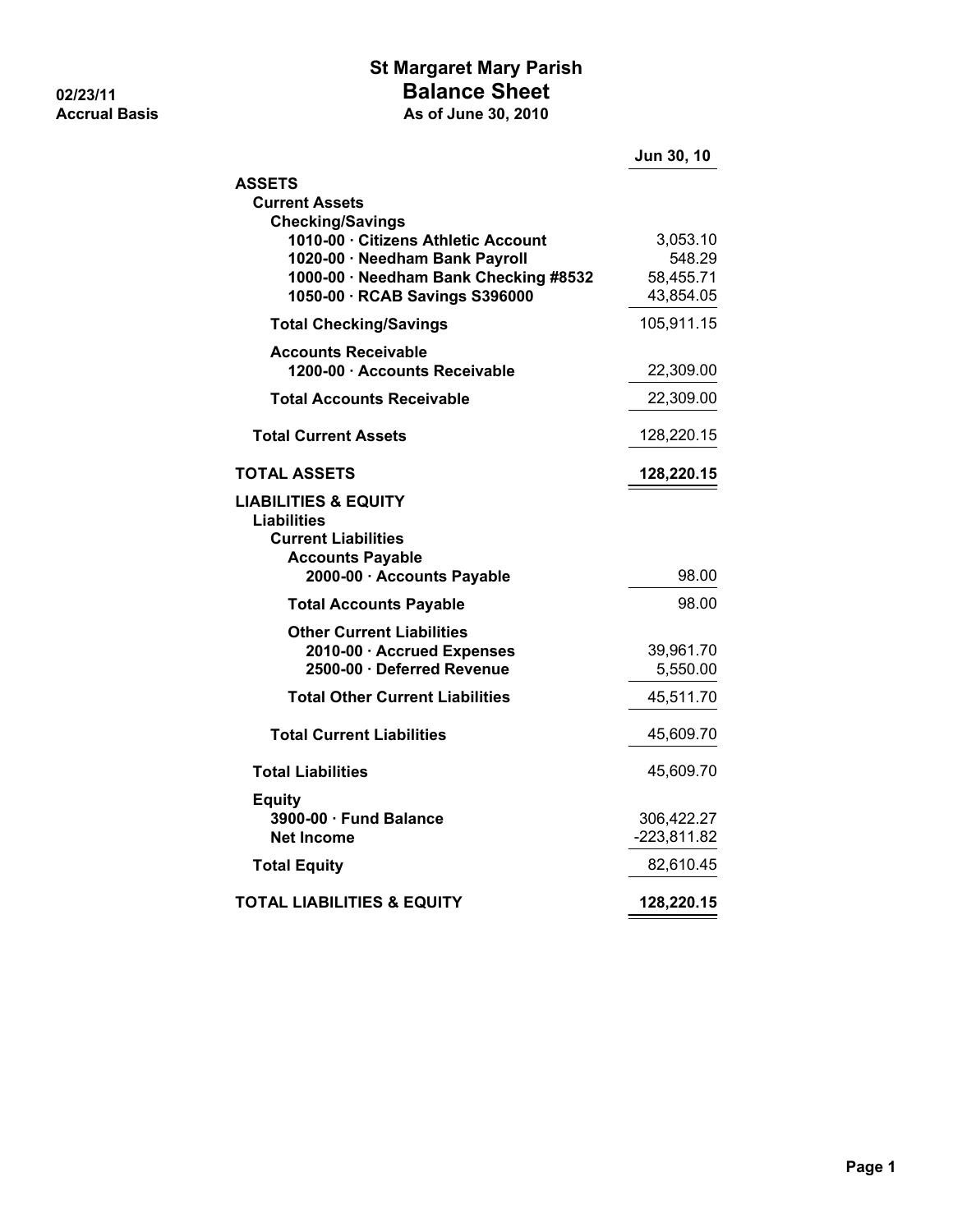**02/23/11**

## **St Margaret Mary Parish Profit & Loss Budget Performance**

 **July 2009 through June 2010**

|                                           | Jul '09 - Jun 10 | <b>Budget</b> | \$ Over Budget |
|-------------------------------------------|------------------|---------------|----------------|
| <b>Ordinary Income/Expense</b>            |                  |               |                |
| <b>Income</b>                             |                  |               |                |
| 4310-00 - Interest / Dividend Income      | 3,617.07         | 8,500.00      | -4,882.93      |
| 4101-00 - Offertory                       | 406,525.11       | 425,000.00    | $-18,474.89$   |
| 4104-00 · Shrines, Candles, & Flowers     | 7,775.00         | 7,200.00      | 575.00         |
| 4105-00 · Sacramental Offerings           | 5,905.00         | 5,000.00      | 905.00         |
| 4108-00 - Gifts and Bequests              | 24,204.85        | 30,000.00     | $-5,795.15$    |
| 4103-00 - Grand Annual Collection         | 134,367.49       | 138,000.00    | $-3,632.51$    |
| $4110-00 \cdot$ Pamphlets                 | 1,427.00         | 0.00          | 1,427.00       |
| 4165-04 - Religious Education             | 35,310.00        | 46,100.00     | $-10,790.00$   |
| 4198-00 - Donations - Other               | 6,654.00         | 0.00          | 6,654.00       |
| 4398-00 - Other Income                    | 105,510.23       | 57,000.00     | 48,510.23      |
| <b>Total Income</b>                       | 731,295.75       | 716,800.00    | 14,495.75      |
| <b>Expense</b>                            |                  |               |                |
| 6223-00 - Mileage Reimbursement           | 664.09           | 0.00          | 664.09         |
| 6509-00 - CHR Flowers                     | 12,062.66        | 0.00          | 12,062.66      |
| 6508-00 - CHR Hospital Chaplain           | 5,277.64         | 0.00          | 5,277.64       |
| 6506-00 - ENTERTAINMENT HOSPITALITY       | 20,427.81        | 0.00          | 20,427.81      |
| 6504-00 - CHR Music                       | 1,239.10         | 0.00          | 1,239.10       |
| 6505-00 · Youth/Athletics                 | 88,037.28        | 0.00          | 88,037.28      |
| 6503-01 - CHR Charitable Works            | 8,097.95         | 0.00          | 8,097.95       |
| 6501-00 - CHR Altar Supplies              | 7,595.09         | 0.00          | 7,595.09       |
| $6222-00 \cdot IT$ Support                | 1,262.00         | 0.00          | 1,262.00       |
| 6221-00 - Software                        | 2,387.22         | 0.00          | 2,387.22       |
| 5001-00 - EXEMPT SALARIES                 | 124,402.58       | 120,000.00    | 4,402.58       |
| 5002-00 - NON EXEMPT SALARIES             | 82,965.25        | 88,000.00     | $-5,034.75$    |
| 5004-00 - NON EMPLOYEE COMPENSATION       | 15,455.00        | 10,000.00     | 5,455.00       |
| 5101-00 - EMPLOYER'S FICA                 | 15,848.36        | 16,250.00     | $-401.64$      |
| 5102-00 - LAY HEALTH INSURANCE            | 28,672.91        | 29,000.00     | $-327.09$      |
| 5103-00 - WORKER COMPENSATION             | 1,166.00         | 900.00        | 266.00         |
| 5104-00 - GROUP LIFE INSURANCE            | 1,196.35         | 1,200.00      | $-3.65$        |
| 5105-00 - LONG TERM DISABILITY            | 1,021.43         | 1,100.00      | $-78.57$       |
| 5106-00 - GROUP PENSION                   | 14,611.11        | 16,000.00     | -1,388.89      |
| 5201-00 - CLERGY STIPEND                  | 36,223.42        | 35,000.00     | 1,223.42       |
| 5202-00 - CLERGY STIPEND UNASSIGNED       | 6,000.00         | 6,280.00      | $-280.00$      |
| 5203-00 - CLERGY HEALTH INSURANCE         | 13,000.00        | 12,000.00     | 1,000.00       |
| 5204-00 - CLERGY PROFESSIONAL DEVELOPMENT | 0.00             | 1,000.00      | $-1,000.00$    |
| 5206-00 - CLERGY AUTO INS. REIMBURSE      | 0.00             | 720.00        | $-720.00$      |
| 5302-00 - RELIGIOUS HEALTH INSURANCE      | 0.00             | 1,200.00      | $-1,200.00$    |
| 6001-00 - DATA PROCESSING FEES            | 1,661.58         | 0.00          | 1,661.58       |
| 6002-00 - PROFESSIONAL FEES               | 8,779.65         | 7,000.00      | 1,779.65       |
| 6003-00 - BANK SERVICE CHARGES            | 138.55           | 800.00        | $-661.45$      |
| 6201-00 - OFFICE SUPPLIES                 | 9,234.37         | 15,000.00     | $-5,765.63$    |